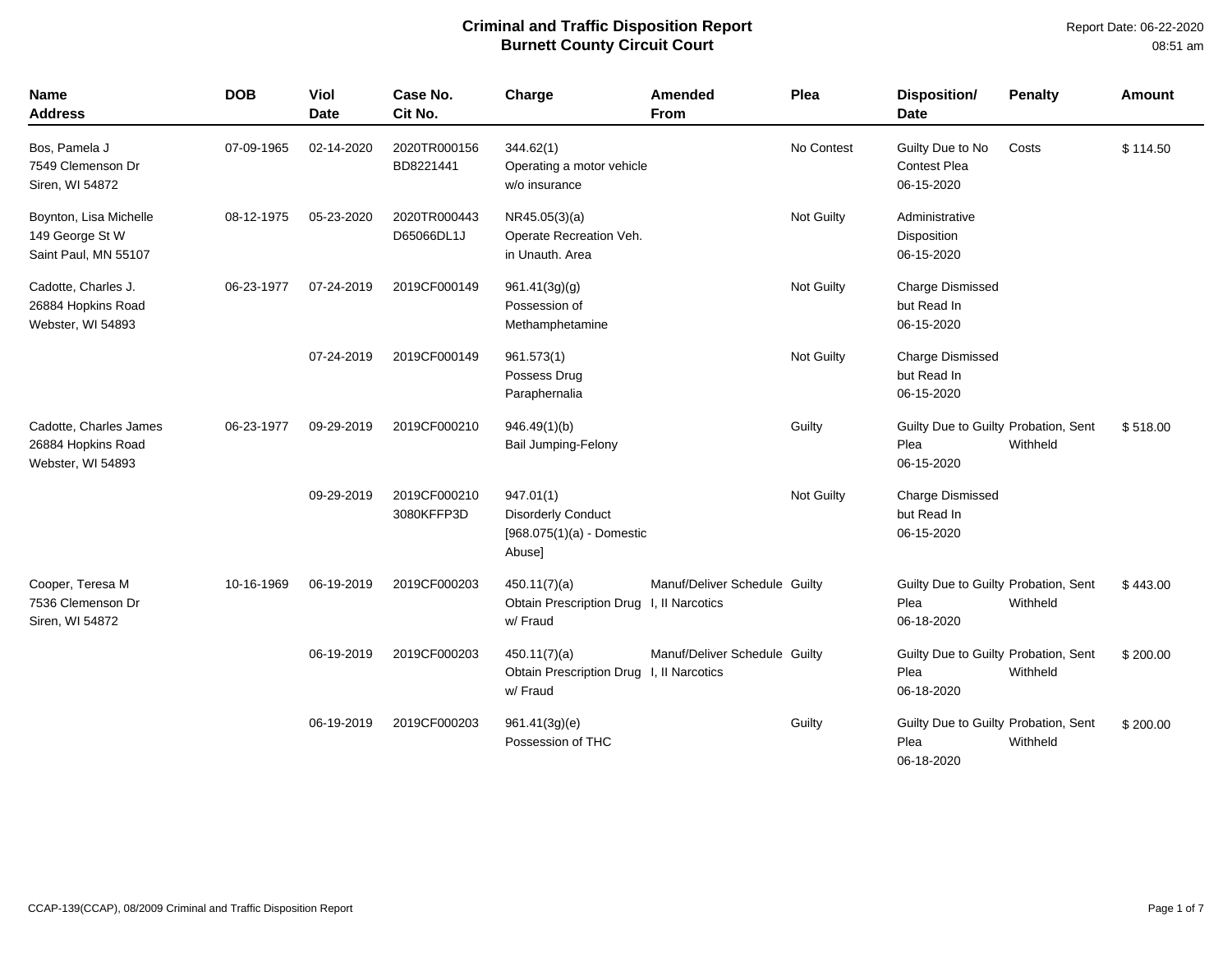Report Date: 06-22-2020 08:51 am

| <b>Name</b><br><b>Address</b>                                | <b>DOB</b> | <b>Viol</b><br><b>Date</b> | Case No.<br>Cit No.       | Charge                                                                                    | <b>Amended</b><br>From | Plea       | Disposition/<br><b>Date</b>                           | <b>Penalty</b>                                                                                                          | <b>Amount</b> |
|--------------------------------------------------------------|------------|----------------------------|---------------------------|-------------------------------------------------------------------------------------------|------------------------|------------|-------------------------------------------------------|-------------------------------------------------------------------------------------------------------------------------|---------------|
| Davis, Benjamin Caleb<br>3634 Bay Drive<br>Danbury, WI 54830 | 05-25-1979 | 02-01-2019                 | 2019CT000028              | 346.63(1)(a)<br>OWI (3rd)                                                                 |                        | Guilty     | Guilty Due to Guilty Local Jail<br>Plea<br>06-15-2020 | Forfeiture / Fine<br>Costs<br><b>DOT License</b><br>Revoked<br>24 Months<br>Ignition interlock<br>Alcohol<br>assessment | \$1186.00     |
|                                                              |            | 02-01-2019                 | 2019CT000028              | 346.63(1)(am)<br>Operate with Restricted<br><b>Controlled Substance</b><br>(3rd)          |                        | Not Guilty | Dismissed on<br>Prosecutor's Motion<br>06-15-2020     |                                                                                                                         |               |
|                                                              |            | 02-01-2019                 | 2019CT000028              | 343.44(1)(b)<br><b>Operating While Revoked</b><br>(Rev due to alc/contr<br>subst/refusal) |                        | Not Guilty | <b>Charge Dismissed</b><br>but Read In<br>06-15-2020  |                                                                                                                         |               |
| Davis, Benjamin C<br>3634 Bay Drive<br>Danbury, WI 54830     | 05-25-1979 | 02-01-2019                 | 2019TR000142<br>BD3388825 | 343.43(1)(d)<br><b>License Restriction</b><br>Violation - Class D or M<br>Vehicle         |                        | Not Guilty | Charge Dismissed<br>but Read In<br>06-15-2020         |                                                                                                                         |               |
| Davis, Benjamin C<br>3634 Bay Drive<br>Danbury, WI 54830     | 05-25-1979 | 02-01-2019                 | 2019TR000525<br>BD3388851 | 346.63(1)(am)<br>Operate with Restricted<br><b>Controlled Substance</b><br>(1st)          |                        | Not Guilty | Charge Dismissed<br>but Read In<br>06-15-2020         |                                                                                                                         |               |
| Davis, Benjamin C<br>3634 Bay Drive<br>Danbury, WI 54830     | 05-25-1979 | 02-01-2019                 | 2019TR000071<br>BD6244044 | 341.04(1)<br>Non-Registration of<br>Vehicle - Auto <10,000<br>Ibs                         |                        | Not Guilty | Charge Dismissed<br>but Read In<br>06-15-2020         |                                                                                                                         |               |
| Davis, Benjamin C<br>3634 Bay Drive<br>Danbury, WI 54830     | 05-25-1979 | 02-01-2019                 | 2019TR000072<br>BD6244022 | 346.935(1)<br>Drink Open Intoxicants in<br>MV-Driver                                      |                        | Not Guilty | Charge Dismissed<br>but Read In<br>06-15-2020         |                                                                                                                         |               |
| Davis, Benjamin C<br>3634 Bay Drive<br>Danbury, WI 54830     | 05-25-1979 | 02-01-2019                 | 2019TR000073<br>BD6244070 | 344.62(1)<br>Operating a motor vehicle<br>w/o insurance                                   |                        | Not Guilty | Charge Dismissed<br>but Read In<br>06-15-2020         |                                                                                                                         |               |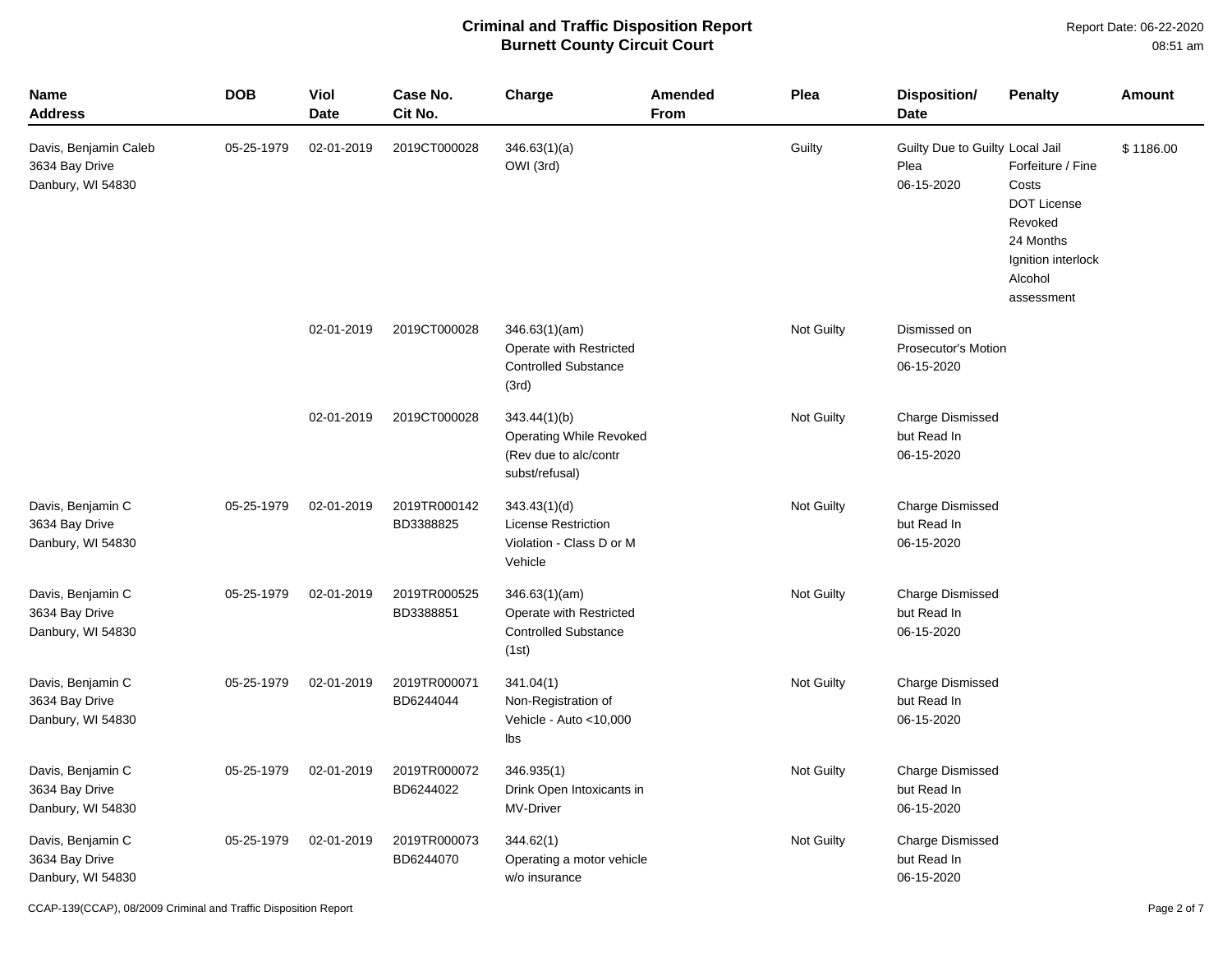| Name<br><b>Address</b>                                            | <b>DOB</b> | Viol<br><b>Date</b> | Case No.<br>Cit No.       | Charge                                                                                 | <b>Amended</b><br>From | Plea       | <b>Disposition/</b><br><b>Date</b>                         | <b>Penalty</b>              | <b>Amount</b> |
|-------------------------------------------------------------------|------------|---------------------|---------------------------|----------------------------------------------------------------------------------------|------------------------|------------|------------------------------------------------------------|-----------------------------|---------------|
| Davis, Benjamin C<br>3634 Bay Drive<br>Danbury, WI 54830          | 05-25-1979 | 02-01-2019          | 2019TR000074<br>BD6244055 | 341.61(2)<br>Display Unauth. Veh.<br><b>Registration Plate</b>                         |                        | Not Guilty | <b>Charge Dismissed</b><br>but Read In<br>06-15-2020       |                             |               |
| Davis, Benjamin C<br>3634 Bay Drive<br>Danbury, WI 54830          | 05-25-1979 | 02-01-2019          | 2019TR000075<br>BD6244033 | 346.46(1)<br>Fail/Stop at Stop Sign                                                    |                        | Not Guilty | <b>Charge Dismissed</b><br>but Read In<br>06-15-2020       |                             |               |
| Denn, Michael Edward<br>12169 Pickerel Pt<br>Grantsburg, WI 54840 | 11-29-1961 | 02-16-2018          | 2018CF000054              | 961.41(3g)(g)<br>Possession of<br>Methamphetamine                                      |                        | Not Guilty | Charge Dismissed<br>but Read In<br>10-08-2019              |                             |               |
|                                                                   |            | 02-16-2018          | 2018CF000054              | 940.203(2)<br>Battery or Threat to<br>Judge, Prosecutor, or<br>Law Enforcement Officer |                        | Not Guilty | <b>Charge Dismissed</b><br>but Read In<br>10-08-2019       |                             |               |
|                                                                   |            | 02-16-2018          | 2018CF000054              | 346.04(3)<br>Vehicle Operator<br>Flee/Elude Officer                                    |                        | Guilty     | Guilty Due to Guilty Probation, Sent<br>Plea<br>10-08-2019 | Withheld                    | \$518.00      |
|                                                                   |            | 02-16-2018          | 2018CF000054              | 941.21<br>Disarming a Peace<br>Officer<br>[939.32 - Attempt]                           |                        | No Contest | Guilty Due to No<br>Contest Plea<br>10-08-2019             | Probation, Sent<br>Withheld | \$518.00      |
|                                                                   |            | 02-16-2018          | 2018CF000054              | 946.42(3)(a)<br><b>Escape-Criminal Arrest</b>                                          |                        | Not Guilty | <b>Charge Dismissed</b><br>but Read In<br>10-08-2019       |                             |               |
|                                                                   |            | 02-16-2018          | 2018CF000054              | 946.41(1)<br>Resisting or Obstructing<br>an Officer                                    |                        | Not Guilty | <b>Charge Dismissed</b><br>but Read In<br>10-08-2019       |                             |               |
|                                                                   |            | 02-16-2018          | 2018CF000054              | 946.41(1)<br>Resisting or Obstructing<br>an Officer                                    |                        | Not Guilty | <b>Charge Dismissed</b><br>but Read In<br>10-08-2019       |                             |               |
|                                                                   |            | 02-16-2018          | 2018CF000054              | 961.573(1)<br>Possess Drug<br>Paraphernalia                                            |                        | Not Guilty | <b>Charge Dismissed</b><br>but Read In<br>10-08-2019       |                             |               |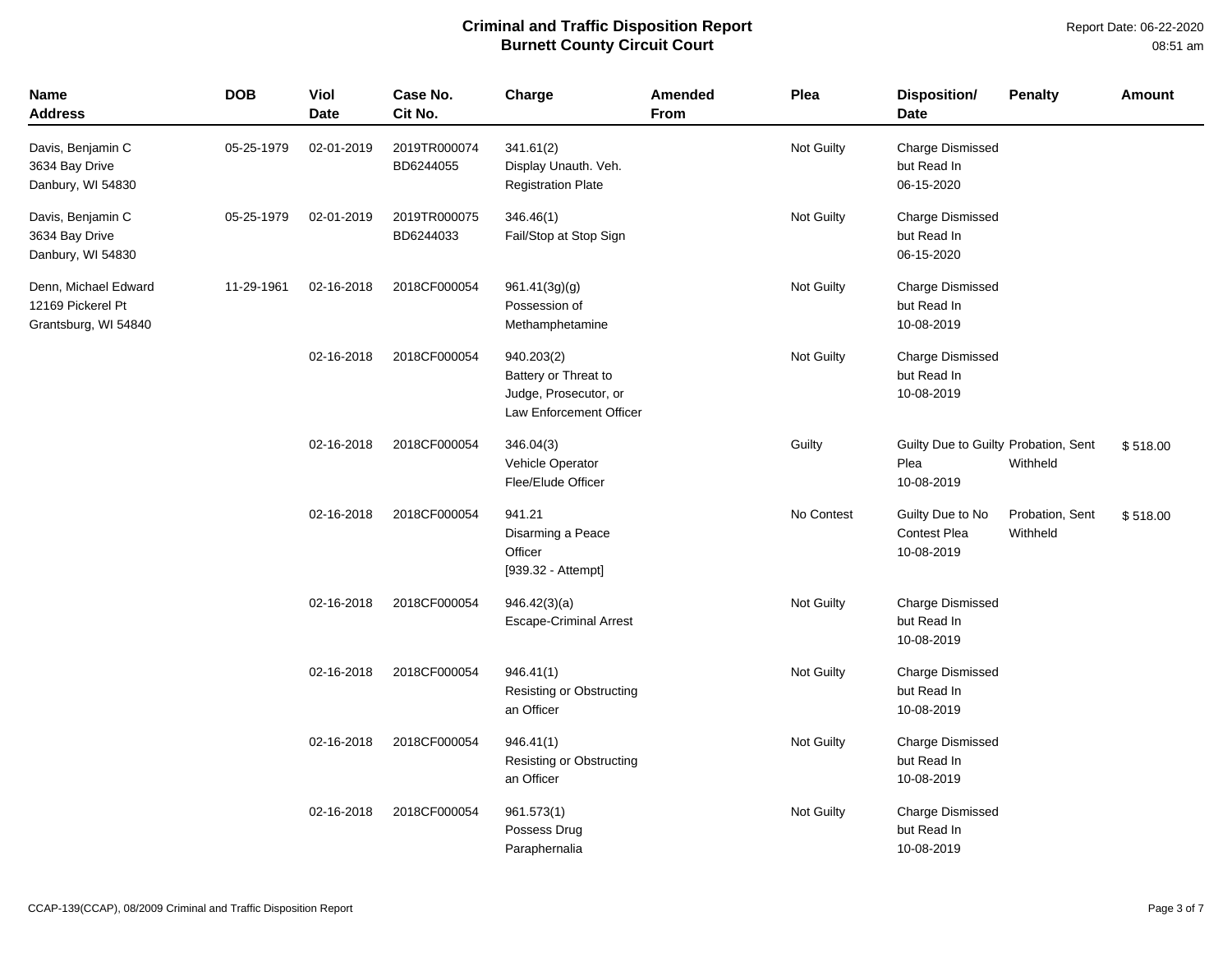| <b>Name</b><br>Address                                                | <b>DOB</b> | Viol<br><b>Date</b> | Case No.<br>Cit No.        | Charge                                                                    | Amended<br><b>From</b>                             | Plea       | Disposition/<br><b>Date</b>                                  | <b>Penalty</b>    | Amount   |
|-----------------------------------------------------------------------|------------|---------------------|----------------------------|---------------------------------------------------------------------------|----------------------------------------------------|------------|--------------------------------------------------------------|-------------------|----------|
| Fisher, Dylan Thomas<br>710 2Nd St<br>Minong, WI 54859                | 08-28-1996 | 04-25-2020          | 2020CT000026<br>BF0116314  | BC343.18(1)<br>No Valid Driver's License Revoked (Rev due to<br>on Person | <b>Operating While</b><br>alc/contr subst/refusal) | No Contest | Guilty Due to No<br><b>Contest Plea</b><br>06-16-2020        | Forfeiture / Fine | \$150.10 |
| Flaherty, Sean                                                        | 06-24-1971 | 06-16-2020          | 2020CF000167               | 976.03<br>Extradition                                                     |                                                    |            | Extradited<br>06-16-2020                                     |                   |          |
| Glynn, Tammy Michelle<br>313 Court Ave N<br>Sandstone, MN 55072       | 11-03-1977 | 03-10-2020          | 2020TR000263<br>BF0532103  | 343.05(3)(a)<br>Operate w/o Valid<br>License (1st Violation)              |                                                    | No Contest | Guilty Due to No<br><b>Contest Plea</b><br>06-15-2020        | Forfeiture / Fine | \$200.50 |
| Hinrichs, Jonathan Harvey<br>19356 Embers Ave<br>Farmington, MN 55024 | 11-10-2000 | 06-13-2020          | 2020TR000505<br>BF0530692  | 344.62(2)<br>Operating motor vehicle<br>w/o proof of insurance            |                                                    | Not Guilty | Dismissed on<br><b>Prosecutor's Motion</b><br>06-19-2020     |                   |          |
| Kuri, Jesse J<br>S2249 County Rd E<br>Cochrane, WI 54622              | 12-03-1987 | 05-30-2020          | 2020TR000482<br>3050KBZMBM | NR45.05(3)(a)<br>Operate Recreation Veh.<br>in Unauth. Area               |                                                    |            | Administrative<br>Disposition<br>06-15-2020                  |                   |          |
| Lambert, Ryan Douglas<br>1001 Baxter Ave<br>Superior, WI 54880        | 01-15-1984 | 08-31-2019          | 2019FO000175<br>D650B7D72H | 29.967(1)<br>Hunt/Fish/Trap After<br>Revocation                           |                                                    | Not Guilty | <b>Charge Dismissed</b><br>but Read In<br>06-15-2020         |                   |          |
| Lambert, Ryan Douglas<br>1001 Baxter Ave<br>Superior, WI 54880        | 01-15-1984 | 08-31-2019          | 2019CM000179<br>D680B7D6N4 | 961.573(1)<br>Possess Drug<br>Paraphernalia                               |                                                    | Not Guilty | Charge Dismissed<br>but Read In<br>06-15-2020                |                   |          |
|                                                                       |            | 08-31-2019          | 2019CM000179<br>D680B7D6N3 | 961.41(3g)(e)<br>Possession of THC                                        |                                                    | Guilty     | Guilty Due to Guilty Costs<br>Plea<br>06-15-2020             |                   | \$443.00 |
| Martinez, Alyssa May<br>1001 N 12th Ave E<br>Duluth, MN 55805         | 05-08-2002 | 02-19-2020          | 2020CM000045<br>51800655ML | BC961.41(3g)<br>Possession of THC                                         | Possession of THC                                  | Guilty     | Guilty Due to Guilty Forfeiture / Fine<br>Plea<br>06-17-2020 |                   | \$330.50 |
|                                                                       |            | 02-19-2020          | 2020CM000045<br>51800655MM | 961.573(1)<br>Possess Drug<br>Paraphernalia                               |                                                    |            | Charge Dismissed<br>but Read In<br>06-17-2020                |                   |          |
| Mosay, Duane Walter<br>220 Short St<br>Luck, WI 54853                 | 12-04-1990 | 12-15-2018          | 2018CF000274               | 946.49(1)(b)<br>Bail Jumping-Felony                                       |                                                    |            | <b>Charge Dismissed</b><br>but Read In<br>07-23-2019         |                   |          |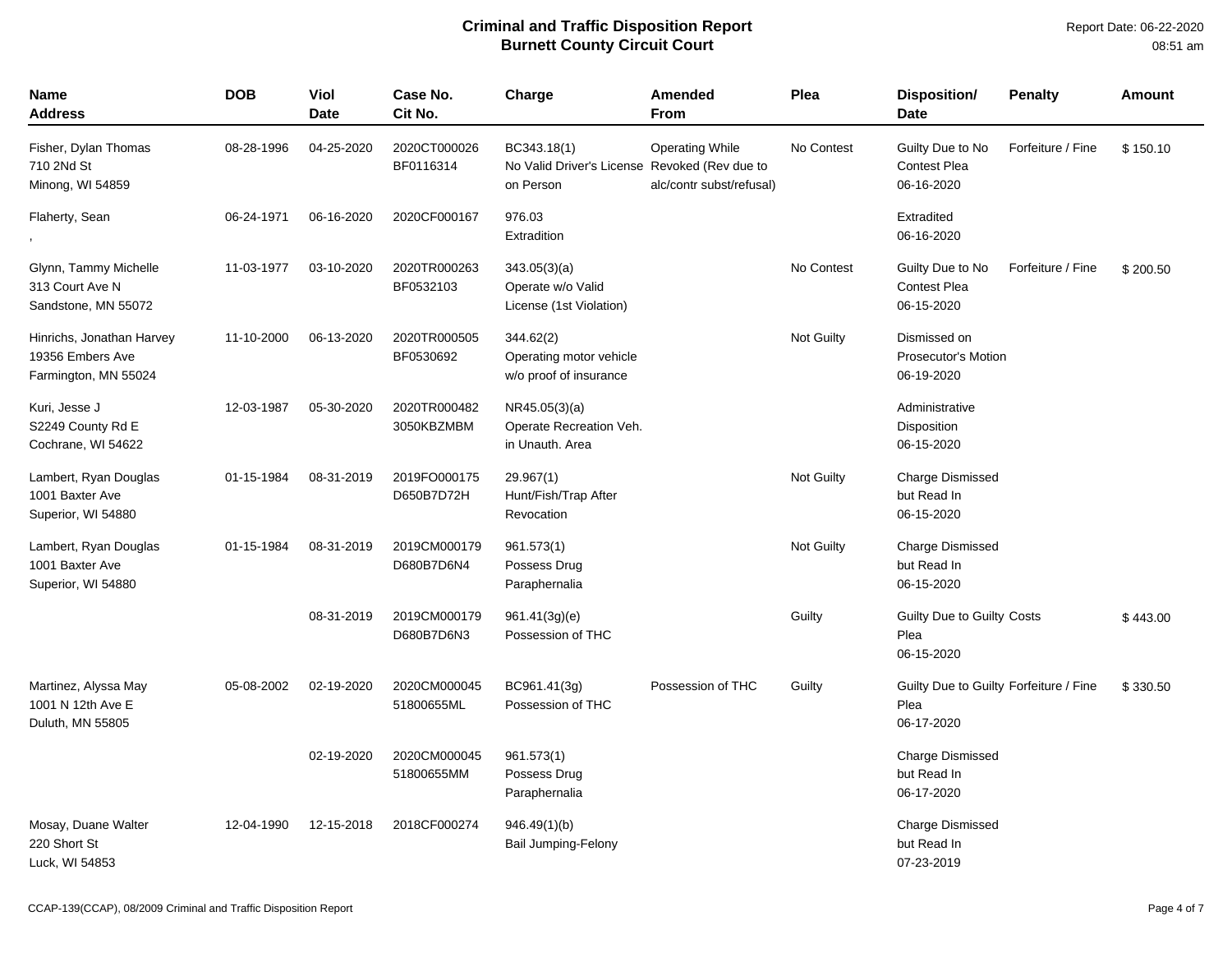| <b>Name</b><br><b>Address</b>                                 | <b>DOB</b> | <b>Viol</b><br><b>Date</b> | Case No.<br>Cit No.               | Charge                                                                                         | Amended<br><b>From</b>                             | Plea              | <b>Disposition/</b><br><b>Date</b>                           | <b>Penalty</b> | Amount   |
|---------------------------------------------------------------|------------|----------------------------|-----------------------------------|------------------------------------------------------------------------------------------------|----------------------------------------------------|-------------------|--------------------------------------------------------------|----------------|----------|
|                                                               |            | 12-15-2018                 | 2018CF000274                      | 946.49(1)(a)<br>Bail<br>Jumping-Misdemeanor                                                    |                                                    | Guilty            | Guilty Due to Guilty Local Jail<br>Plea<br>07-23-2019        |                | \$376.00 |
|                                                               |            | 12-15-2018                 | 2018CF000274<br><b>KR80J07D7N</b> | 961.41(3g)(e)<br>Possession of THC                                                             |                                                    | Guilty            | Guilty Due to Guilty Local Jail<br>Plea<br>07-23-2019        |                | \$327.00 |
|                                                               |            | 12-15-2018                 | 2018CF000274<br>KR80J07D7M        | 961.573(1)<br>Possess Drug<br>Paraphernalia                                                    |                                                    | Guilty            | Guilty Due to Guilty Local Jail<br>Plea<br>07-23-2019        |                | \$376.00 |
|                                                               |            | 12-15-2018                 | 2018CF000274<br>BC8613846         | 347.413(1)<br>Ignition Interlock Device<br>Tampering/Failure to<br>Install/Violate Court Order |                                                    |                   | <b>Charge Dismissed</b><br>but Read In<br>07-23-2019         |                |          |
|                                                               |            | 12-15-2018                 | 2018CF000274<br>BC8613835         | 343.44(1)(b)<br>Operating While Revoked<br>(Rev due to alc/contr<br>subst/refusal)             |                                                    |                   | <b>Charge Dismissed</b><br>but Read In<br>07-23-2019         |                |          |
| Mulroy, Heidi Renae<br>24876 Yourchuck Ln<br>Siren, WI 54872  | 12-17-1977 | 08-30-2019                 | 2019TR000862<br>BE4255451         | 344.62(1)<br>Operating a motor vehicle<br>w/o insurance                                        |                                                    | No Contest        | Guilty Due to No<br><b>Contest Plea</b><br>06-15-2020        | Costs          | \$114.50 |
| Mulroy, Heidi Renae<br>24876 Yourchuck Ln<br>Siren, WI 54872  | 12-17-1977 | 08-30-2019                 | 2019TR000861<br>BE4255440         | 343.44(1)(a)<br><b>Operating While</b><br>Suspended                                            |                                                    | <b>Not Guilty</b> | Guilty Due to No<br><b>Contest Plea</b><br>06-15-2020        | Costs          | \$114.50 |
| Owens, James Austin<br>26046 Stengl Rd<br>Webster, WI 54893   | 01-18-1981 | 07-29-2018                 | 2018CT000051<br>AE2767310         | BC343.18(1)<br>No Valid Driver's License Revoked (Rev due to<br>on Person                      | <b>Operating While</b><br>alc/contr subst/refusal) | Guilty            | Guilty Due to Guilty Forfeiture / Fine<br>Plea<br>06-15-2020 |                | \$150.10 |
| Owens, James Austin<br>24046 Stengl Road<br>Webster, WI 54893 | 01-18-1981 | 11-27-2017                 | 2017CM000391<br>3080PGFB06        | 947.01(1)<br><b>Disorderly Conduct</b><br>$[968.075(1)(a) -$ Domestic<br>Abuse]                |                                                    |                   | <b>Charge Dismissed</b><br>but Read In<br>06-15-2020         |                |          |
| Owens, James Austin<br>26046 Stengel Rd<br>Webster, WI 54893  | 01-18-1981 | 09-15-2018                 | 2018CM000257<br>AE4705470         | 343.44(1)(b)<br>Operating While Revoked<br>(Rev due to alc/contr<br>subst/refusal)             |                                                    |                   | <b>Charge Dismissed</b><br>but Read In<br>06-15-2020         |                |          |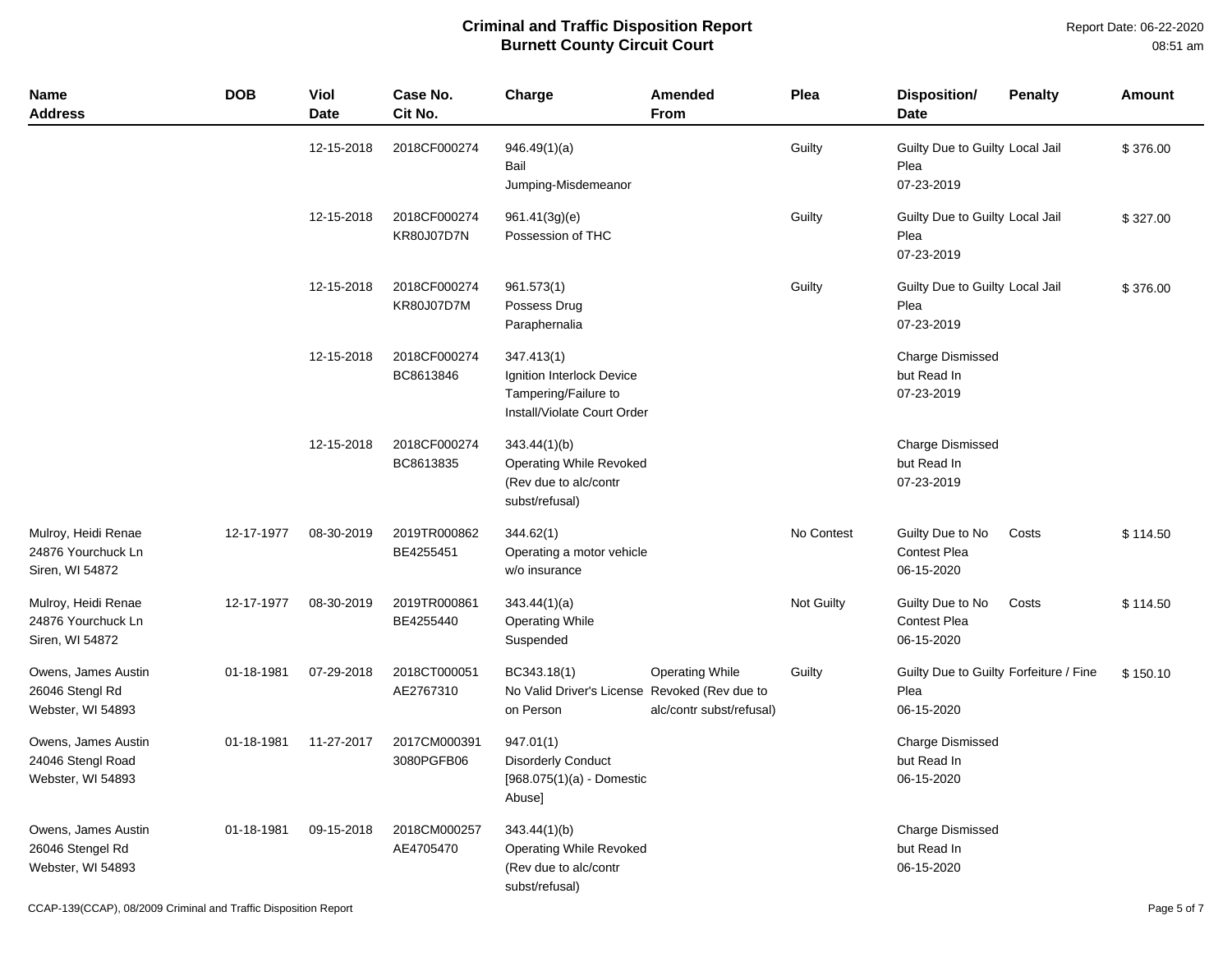| <b>Name</b><br><b>Address</b>                                                                                  | <b>DOB</b> | <b>Viol</b><br><b>Date</b> | Case No.<br>Cit No.       | Charge                                                                                           | <b>Amended</b><br><b>From</b>                  | Plea              | Disposition/<br><b>Date</b>                              | <b>Penalty</b>                                                                                          | <b>Amount</b> |
|----------------------------------------------------------------------------------------------------------------|------------|----------------------------|---------------------------|--------------------------------------------------------------------------------------------------|------------------------------------------------|-------------------|----------------------------------------------------------|---------------------------------------------------------------------------------------------------------|---------------|
| Shabaiash, David Alan<br>27068 Bearheart Dr<br>Webster, WI 54893                                               | 04-17-1984 | 07-21-2019                 | 2019CF000147              | 961.41(3g)(q)<br>Possession of<br>Methamphetamine                                                | Possess w/<br>Intent-Amphetamine(<=3g)         | Guilty            | Guilty Due to Guilty Local Jail<br>Plea<br>02-19-2020    | Costs<br><b>Other Sentence</b><br>Firearms/Weapons<br>Restrict                                          | \$518.00      |
|                                                                                                                |            | 07-21-2019                 | 2019CF000147              | 961.573(1)<br>Possess Drug<br>Paraphernalia                                                      |                                                | <b>Not Guilty</b> | <b>Charge Dismissed</b><br>but Read In<br>02-19-2020     |                                                                                                         |               |
| Shabaiash, David Alan                                                                                          | 04-17-1984 | 08-08-2019                 | 2020CF000169              | 976.03<br>Extradition                                                                            |                                                |                   | Extradited<br>06-18-2020                                 |                                                                                                         |               |
| Sperling, Ted Patrick<br>7490 Hickory St W<br>Webster, WI 54893                                                | 01-09-1964 | 01-06-2020                 | 2020TR000032<br>BD6246015 | 343.44(1)(a)<br><b>Operating While</b><br>Suspended                                              |                                                | No Contest        | Guilty Due to No<br><b>Contest Plea</b><br>06-15-2020    | Forfeiture / Fine                                                                                       | \$200.50      |
| Strom, Ryan Jared<br>391 Racine Drive<br>Little Canada, MN 55117                                               | 06-02-1986 | 01-13-2018                 | 2020CM000074              | 961.573(1)<br>Possess Drug<br>Paraphernalia                                                      |                                                | Guilty            | Guilty Due to Guilty Costs<br>Plea<br>06-18-2020         |                                                                                                         | \$443.00      |
| Wilson, Mindy L.<br>29 S Thor St Apt 3<br>Spokane, WA 99202-4802                                               | 06-18-1981 | 03-02-2006                 | 2006TR000537<br>G4234333  | 346.57(4)(h)<br>Speeding in 55 MPH<br>Zone (20-24 MPH)                                           | Speeding in 55 MPH<br>Zone (30-34 MPH)         | No Contest        | Guilty Due to No<br><b>Contest Plea</b><br>06-15-2020    | Forfeiture / Fine                                                                                       | \$225.70      |
| Wilson, Mindy L.<br>29 S Thor St Apt 3<br>Spokane, WA 99202-4802                                               | 06-18-1981 | 03-02-2006                 | 2006CT000047<br>G4234344  | 343.05(3)(a)<br>Operate w/o Valid<br>License(2nd w/in3 Yrs)                                      |                                                | Not Guilty        | Dismissed on<br><b>Prosecutor's Motion</b><br>06-15-2020 |                                                                                                         |               |
| Winters, Benjamin Michael<br>c/o Oshkosh Correctional Inst.<br>#384353<br>1730 Snell Road<br>Oshkosh, WI 54901 | 07-11-1981 | 08-22-2014                 | 2014CF000182              | 943.20(1)(a)<br>Theft-Movable<br><b>Property-Special Facts</b><br>[939.05 - Party to a<br>Crime] | Theft-Movable<br><b>Property-Special Facts</b> | No Contest        | Guilty Due to No<br><b>Contest Plea</b><br>06-24-2015    | <b>State Prison</b><br>Extended<br>Supervision<br><b>Other Sentence</b><br>Firearms/Weapons<br>Restrict | \$518.00      |
|                                                                                                                |            | 08-22-2014                 | 2014CF000182              | 941.29(2)(a)<br><b>Felon Possess Firearm</b>                                                     |                                                | <b>Not Guilty</b> | <b>Charge Dismissed</b><br>but Read In<br>06-24-2015     |                                                                                                         |               |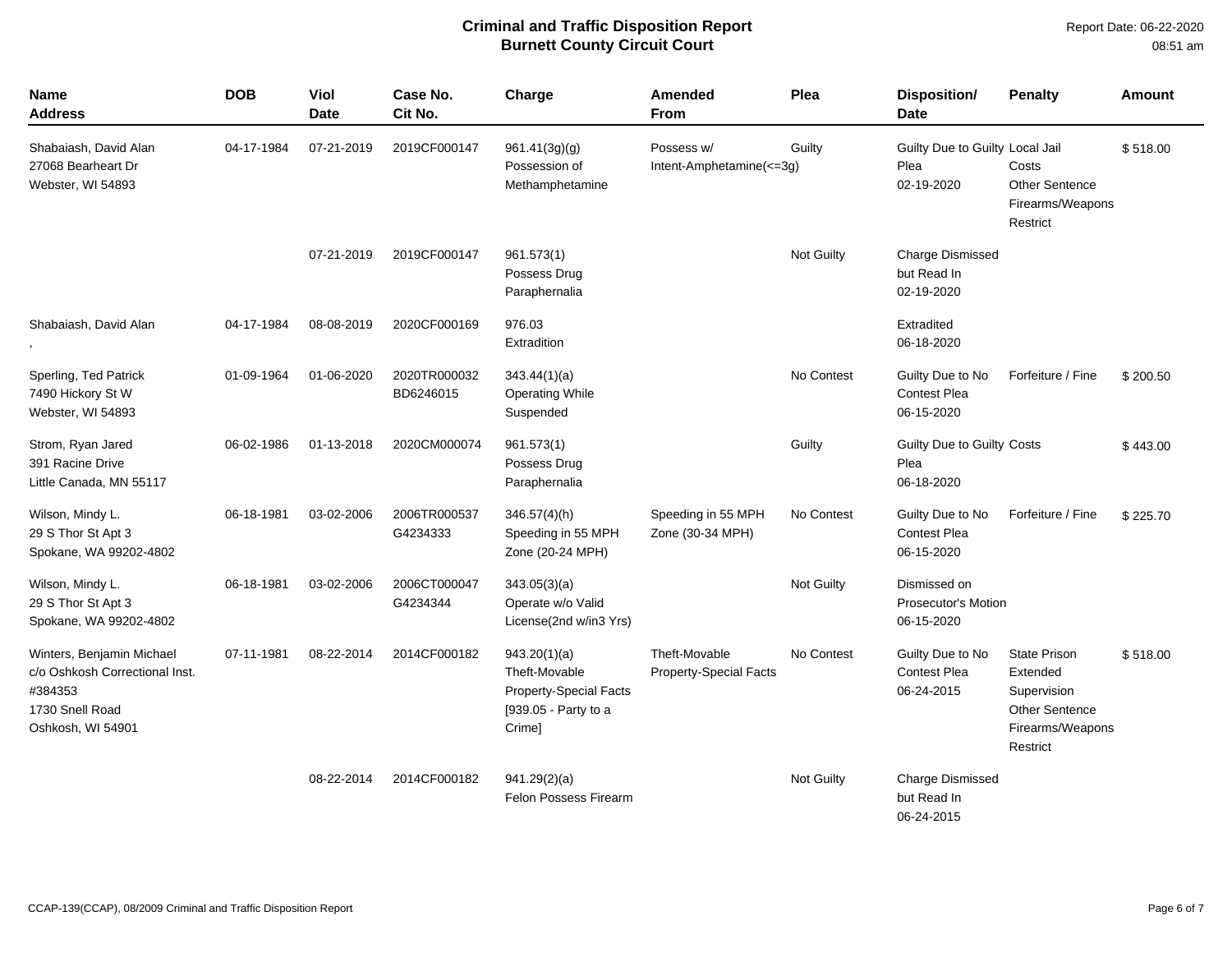Report Date: 06-22-2020 08:51 am

| <b>Name</b><br><b>Address</b>                                         | <b>DOB</b> | Viol<br><b>Date</b> | Case No.<br>Cit No.       | Charge                                                                             | Amended<br><b>From</b>                             | Plea       | Disposition/<br><b>Penalty</b><br><b>Date</b>                | Amount   |
|-----------------------------------------------------------------------|------------|---------------------|---------------------------|------------------------------------------------------------------------------------|----------------------------------------------------|------------|--------------------------------------------------------------|----------|
| Woodrich, Brandon Carl<br>24732 Cemetery Road<br>Grantsburg, WI 54840 | 01-28-1994 | 10-07-2019          | 2019CT000047<br>AD1404944 | 343.44(1)(b)<br>Operating While Revoked<br>(Rev due to alc/contr<br>subst/refusal) |                                                    | Not Guilty | <b>Charge Dismissed</b><br>but Read In<br>06-15-2020         |          |
| Woodrich, Brandon Carl<br>24732 Cemetery Road<br>Grantsburg, WI 54840 | 01-28-1994 | 09-21-2019          | 2019CT000048<br>AD1404922 | BC343.18(1)<br>No Valid Driver's License Revoked (Rev due to<br>on Person          | <b>Operating While</b><br>alc/contr subst/refusal) | Guilty     | Guilty Due to Guilty Forfeiture / Fine<br>Plea<br>06-15-2020 | \$150.10 |